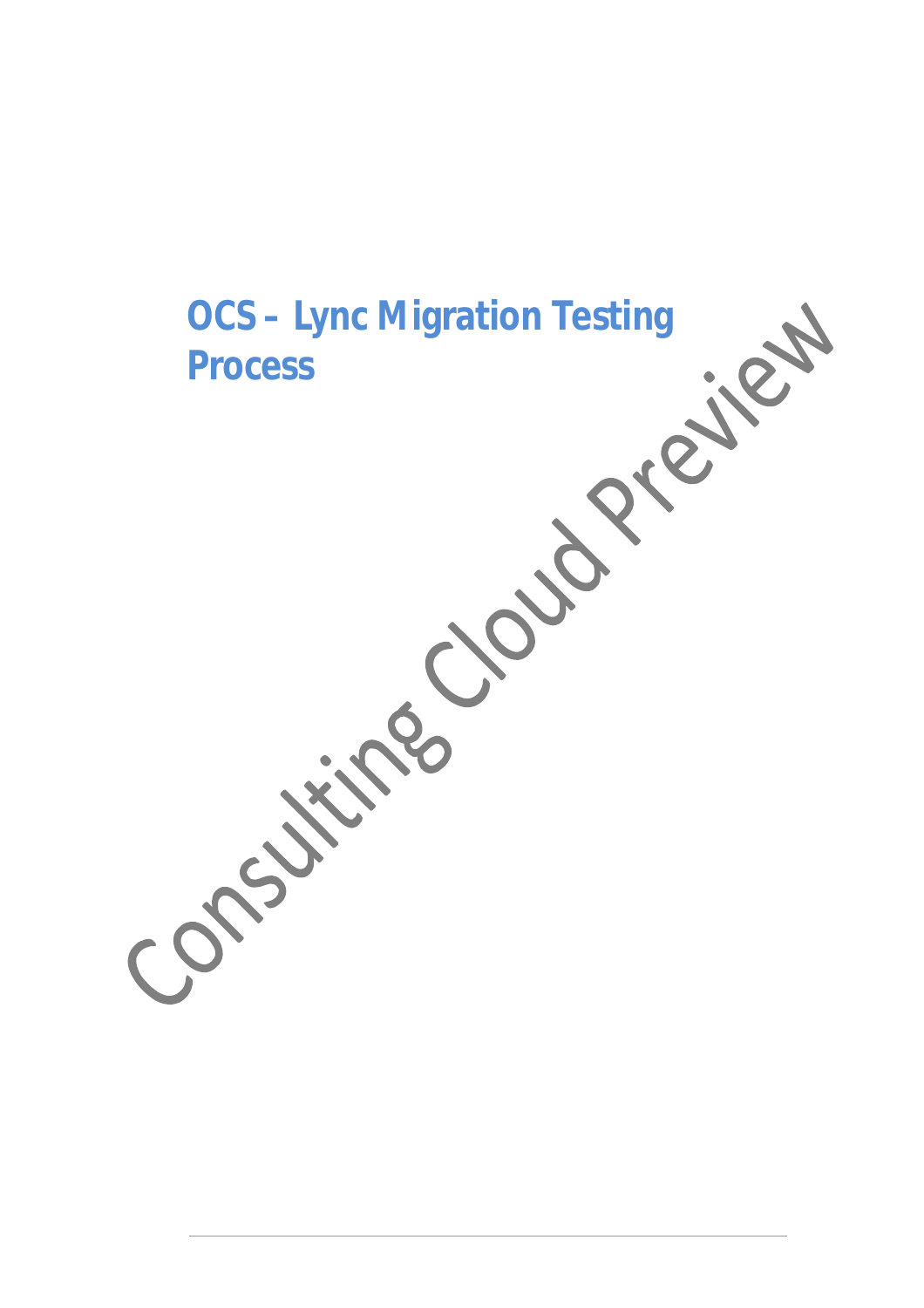![](_page_1_Picture_1.jpeg)

## **Document Control**

| <b>Version:</b>  |  |
|------------------|--|
| Date:            |  |
| Status:          |  |
| Confidentiality: |  |

## **Approved by:**

*This is an agreement between the Customer (representative of the Business) and Project Manager (at a minimum), on the Test Plan as understood at this specific point in time. Consider the aspect of 'buy-in' and support when identifying signatories.*

## **Document change control:**

| Version # | <b>Change Description</b> | <b>Date</b> | <b>Author</b> |  |
|-----------|---------------------------|-------------|---------------|--|
|           |                           |             |               |  |
|           |                           |             |               |  |
|           |                           |             |               |  |
|           |                           |             |               |  |
|           |                           |             |               |  |
|           |                           |             |               |  |
|           |                           |             |               |  |
|           |                           |             |               |  |
|           |                           |             |               |  |
|           |                           |             |               |  |
|           |                           |             |               |  |
|           |                           |             |               |  |
|           |                           |             |               |  |
|           |                           |             |               |  |
|           |                           |             |               |  |
|           |                           |             |               |  |
|           |                           |             |               |  |
|           |                           |             |               |  |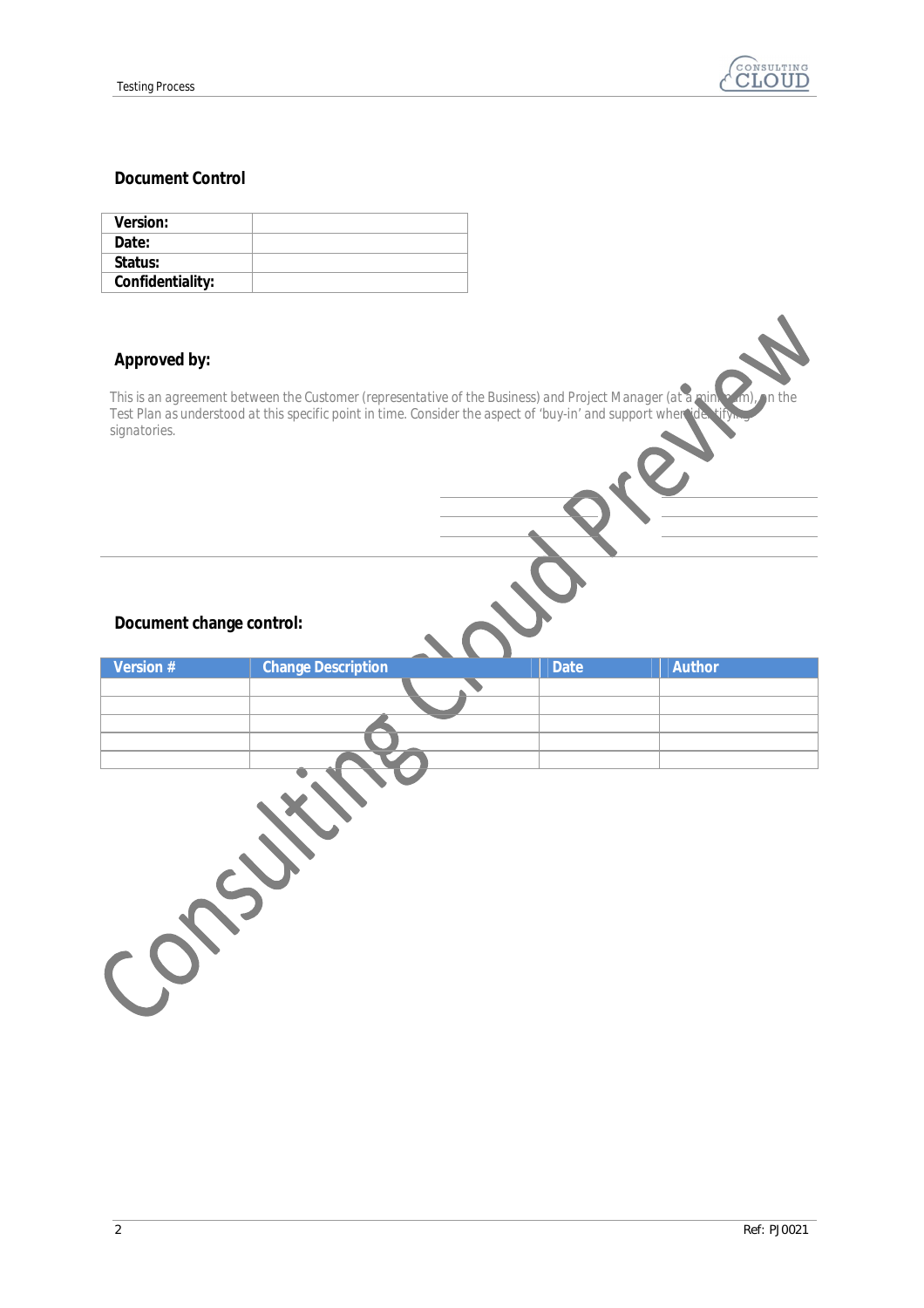![](_page_2_Picture_1.jpeg)

# OCS - Lync Migration test plan Table of Contents

| 1.  |                                                                           |  |
|-----|---------------------------------------------------------------------------|--|
|     | 1.1.                                                                      |  |
|     | 1.2.<br>1.3.                                                              |  |
| 2.  |                                                                           |  |
|     | . 6                                                                       |  |
| 3.  |                                                                           |  |
| 4.  |                                                                           |  |
|     | 4.1.<br>4.2.                                                              |  |
|     |                                                                           |  |
| 5.  |                                                                           |  |
| 6.  |                                                                           |  |
|     | 6.1.                                                                      |  |
|     |                                                                           |  |
|     | 6.2.                                                                      |  |
|     | 6.2.1. Active Directory and SharePoint<br>6.2.1. Un-testable Requirements |  |
|     |                                                                           |  |
| 7.  | لشيبيتها                                                                  |  |
|     | 7.1.                                                                      |  |
|     | 7.2.<br>7.3.                                                              |  |
| 8.  | DEFECT MANAGEMENT.                                                        |  |
| 9.  | TEST TOOLS                                                                |  |
|     |                                                                           |  |
| 10. |                                                                           |  |
| 11. |                                                                           |  |
| 12. |                                                                           |  |
|     |                                                                           |  |
| 14. |                                                                           |  |
| 15. |                                                                           |  |
| 16. |                                                                           |  |
| 17. |                                                                           |  |
|     |                                                                           |  |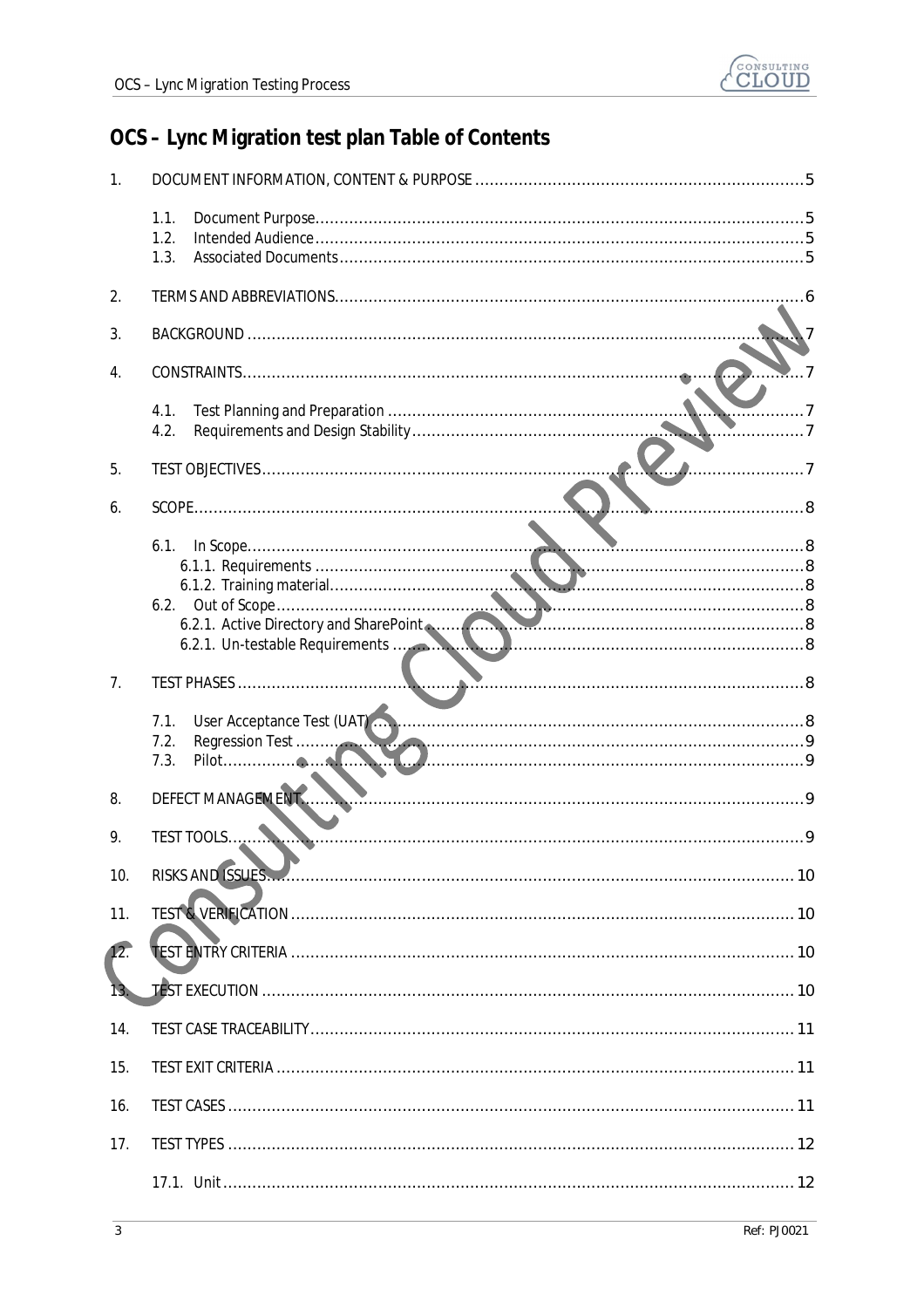![](_page_3_Picture_0.jpeg)

| 18. |          |  |
|-----|----------|--|
|     |          |  |
|     |          |  |
| 19. |          |  |
|     | 13<br>13 |  |
|     |          |  |
|     | 13       |  |
|     | . 13     |  |
|     | . 13     |  |
|     |          |  |
| 20. |          |  |
| 21. |          |  |
| 22. |          |  |
| 23. |          |  |
|     | Consumer |  |
|     |          |  |
|     |          |  |
|     |          |  |
|     |          |  |
|     |          |  |
|     |          |  |
|     |          |  |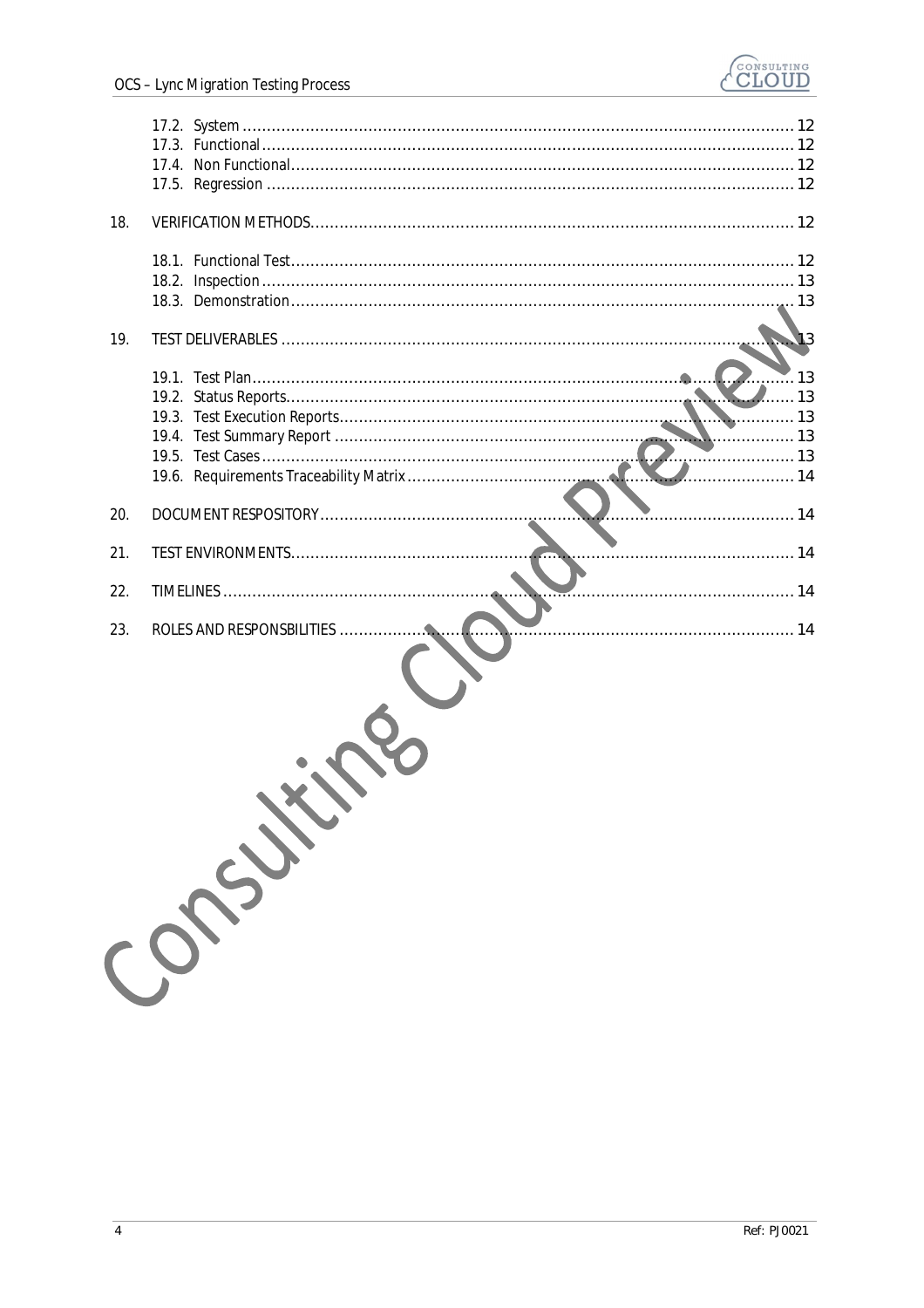![](_page_4_Picture_1.jpeg)

# **1. DOCUMENT INFORMATION, CONTENT & PURPOSE**

#### **1.1. Document Purpose**

The purpose of this document is to define the scope and approach that will be taken in testing for the OCS - Lync Migration project. It provides direction for the project, on how testing is to be planned and executed and is the governance document for all testing and verification activities within the project.

Specifically, this document outlines the scope, environments, entry/exit criteria, types of testing, defect management, roles and responsibilities and deliverables that will apply to the testing phases. The Test Plan covers all activities which assist the project to demonstrate that requirements have been fully tested or otherwise verified. These activities may be undertaken by the project Test Lead and/or end user representatives.

By clearly documenting the test approach, including constraints and risks, this document will ensure visibility and agreement to the responsibilities of the project, approach and level of risk involved in testing.

### **1.2. Intended Audience**

| <b>Name</b> | <b>Title/Project Role</b> |
|-------------|---------------------------|
|             |                           |
|             |                           |
|             |                           |
|             |                           |
|             |                           |
|             |                           |
|             |                           |
|             |                           |
|             |                           |
|             |                           |
|             |                           |
|             |                           |
|             |                           |

### **1.3. Associated Documents**

| <b>Document Name</b>           | <b>Version</b> | Link |
|--------------------------------|----------------|------|
| <b>Lync Migration Business</b> |                |      |
| Requirements                   |                |      |
| OCS to Lync Migration          |                |      |
| OCS - Lync Migration           |                |      |
| Defect Management Plan         |                |      |
| Lync_Issues_Risk Register      |                |      |